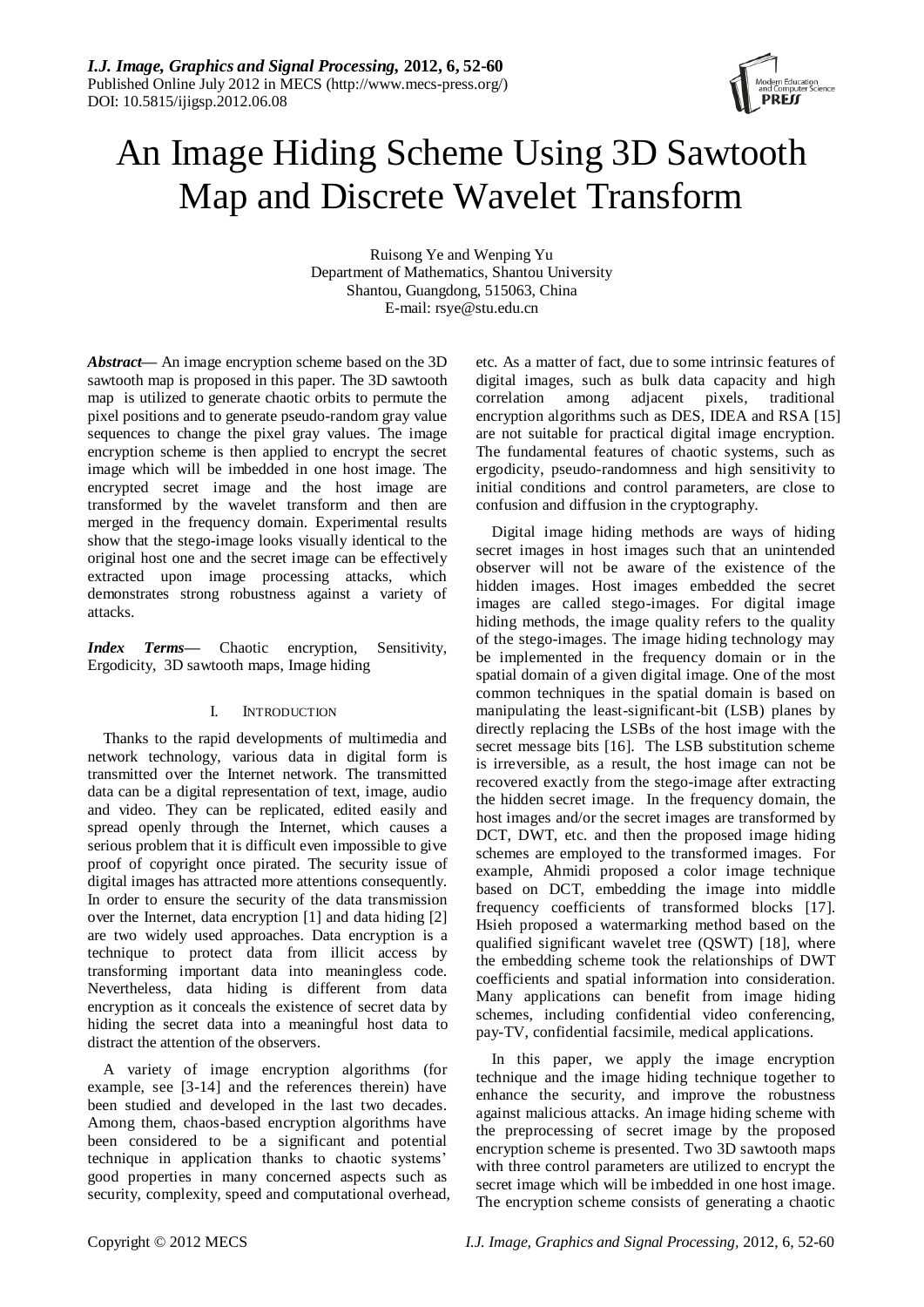orbit by one 3D sawtooth map to scramble the pixel positions and yielding a random gray value sequence by another sawtooth map to change the gray values. The encrypted secret image and the host image are transformed by DWT and then are merged in the frequency domain. The recovered secret images also show that the proposed image hiding scheme is robust against various attacks.

The rest of this paper is organized as follows. Section II introduces the 3D sawtooth map. One image encryption scheme is proposed in Section III. The image hiding scheme is presented and the robustness tests are performed in Section IV. Section V concludes the paper.

## II. 3D SAWTOOTH MAP

The sawtooth map  $S_0: [0,1] \rightarrow [0,1]$  is given by

$$
S_0(x) = \begin{cases} x/a, & \text{if } x \in [0, a), \\ (x-a)/(1-a), & \text{if } x \in [a, 1], \end{cases}
$$
 (1)

where  $x \in [0,1]$  is the state of the system, and  $a \in (0,1)$  is the control parameter. It is a noninvertible transformation of the unit interval onto itself. As  $a = 0.5$ , map (1) becomes the well-known regular Bernoulli shift map  $B_0: [0,1] \to [0,1]$  given by

$$
x_{n+1} = B_0(x_n) := 2x_n \text{ mod } 1
$$
  
= 
$$
\begin{cases} 2x_n, & \text{if } x_n \in [0, 1/2) \\ 2x_n - 1, & \text{if } x_n \in [1/2, 1] \end{cases}
$$
 (2)

The Bernoulli shift map (2) yields a simple example for an essentially nonlinear stretch-and-cut mechanism, as it typically generates deterministic chaos. Such basic mechanisms are also encountered in more realistic dynamical systems. The sawtooth map is continuous and piecewise linear, with the linear regions  $[0, a]$  and [ $a$ ,1]. Note that the slope of the left branch is  $1/a > 1$ and the slope of the right branch is  $1/(1-a) > 1$ . For any  $a \in (0,1)$ , the piecewise linear map (1) has Lyapunov exponent  $-a \ln a - (1-a) \ln(1-a)$ , which is larger than 0, implying that the map is chaotic.

In this paper, we extend the sawtooth map to its 3D version  $S: [0,1]^3 \rightarrow [0,1]^3$  by the following way.

$$
S(x, y, z) = \begin{cases} \frac{x}{a}, \frac{y}{b}, \frac{z}{c}, & (x, y, z) \in [0, a) \times [0, b) \times [0, c), \\ \frac{x}{a}, \frac{y}{b}, \frac{z-c}{1-c}, & (x, y, z) \in [0, a) \times [0, b) \times [c, 1], \\ \frac{x}{a}, \frac{y-b}{1-b}, & (x, y, z) \in [0, a) \times [b, 1] \times [0, c), \\ \frac{x}{a}, \frac{y-b}{1-b}, \frac{z-c}{1-c}, & (x, y, z) \in [0, a) \times [b, 1] \times [c, 1], \\ \frac{x-a}{1-a}, \frac{y}{b}, \frac{z}{c}, & (x, y, z) \in [a, 1] \times [0, b) \times [0, c), \\ \frac{x-a}{1-a}, \frac{y}{b}, \frac{z-c}{1-c}, & (x, y, z) \in [a, 1] \times [0, b) \times [c, 1], \\ \frac{x-a}{1-a}, \frac{y-b}{1-b}, & (x, y, z) \in [a, 1] \times [b, 1] \times [0, c), \\ \frac{x-a}{1-a}, \frac{y-b}{1-b}, \frac{z-c}{1-c}, & (x, y, z) \in [a, 1] \times [b, 1] \times [c, 1]. \end{cases}
$$

where  $a, b, c \in (0,1)$  are the control parameters. It is easy to show that the three Lyapunov exponents are (see [19])

$$
\lambda_x = a \ln(\frac{1}{a}) + (1 - a) \ln(\frac{1}{1 - a}),
$$
  
\n
$$
\lambda_y = b \ln(\frac{1}{b}) + (1 - b) \ln(\frac{1}{1 - b}),
$$
  
\n
$$
\lambda_z = c \ln(\frac{1}{c}) + (1 - c) \ln(\frac{1}{1 - c}).
$$

It is obvious that  $\lambda_x$ ,  $\lambda_y$ ,  $\lambda_z$  are all positive, implying that the 3D sawtooth map is chaotic on  $[0,1]^3$ . A typical orbit of  $(x_0, y_0, z_0)$  derived from the dynamical system orbit of  $(x_0, y_0, z_0)$  derived from the dynamical system<br>is  $\{(x_k, y_k, z_k) = T^k(x_0, y_0, z_0), k = 0, 1, \dots\}$ , which is shown in Fig. 1 for  $x_0 = 0.21$ ,  $y_0 = 0.83$ ,  $z_0 = 0.46$ ,  $a = 0.5, b = 0.3, c = 0.7$  The plotting orbit points fill  $[0,1]$ <sup>3</sup> as long as the orbit is long enough, which indicates that the system is chaotic visually. The control parameters  $a, b, c$  and the initial condition  $x_0, y_0, z_0$ can be regarded as cipher keys as the map is used to design image encryption schemes.

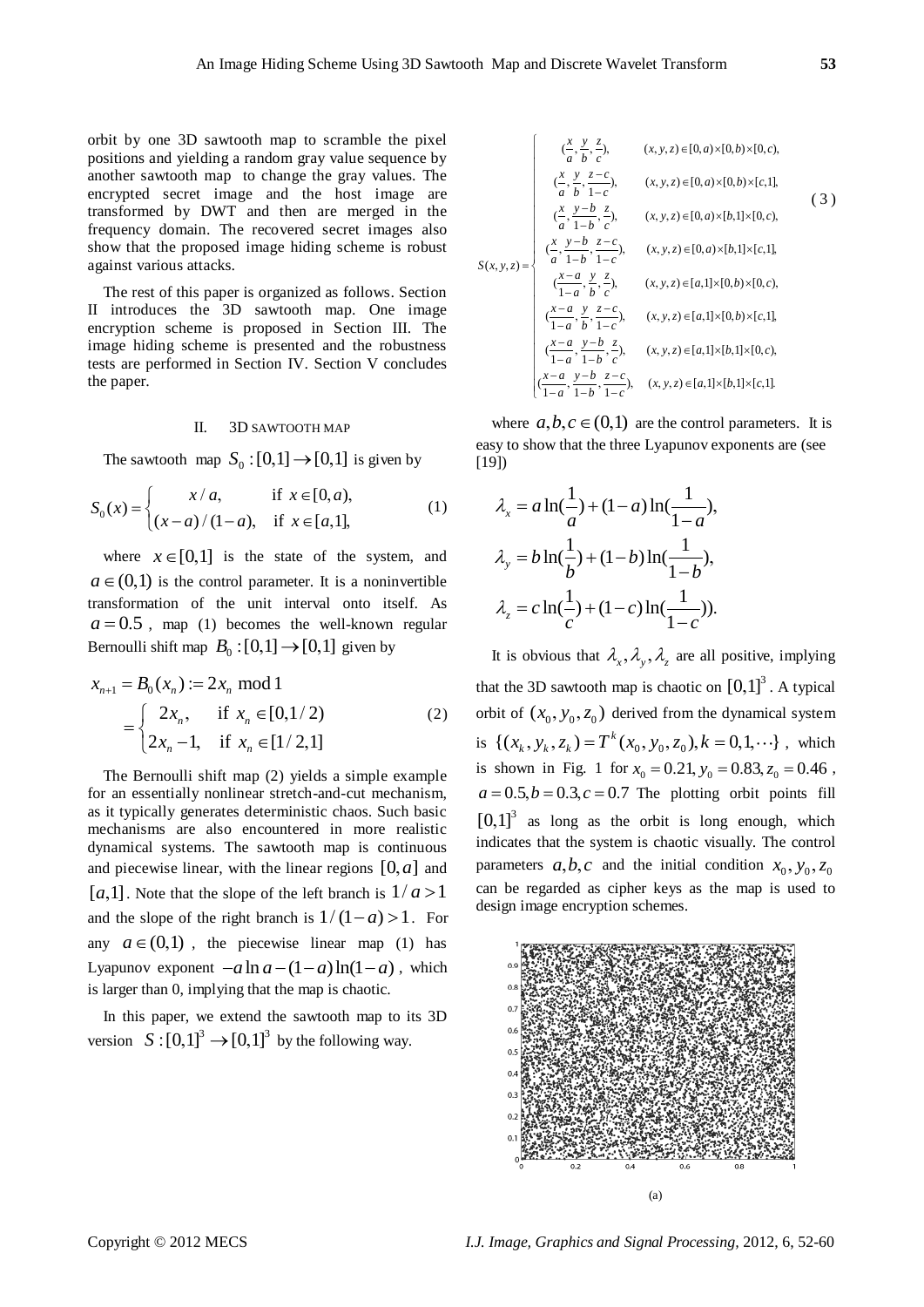

$$
\frac{1}{2}
$$

Figure 1. Orbit derived from the considered 3D sawtooth map with  $x_0 = 0.21$ ,  $y_0 = 0.83$ ,  $z_0 = 0.46$ ,  $a = 0.5$ ,  $b = 0.3$ ,  $c = 0.7$ . (a), (b), (c) are the  $xy$ ,  $xz$ ,  $yz$ -projections of the derived orbit respectively.

## III. THE PROPOSED IMAGE ECRYPTION SCHEME

# *A. Image encryption scheme*

We propose an image encryption scheme consisting of two processes: diffusion of pixel gray values and permutation of pixel positions. In the permutation process, the 3D sawtooth map is utilized to realize the shuffling of pixel positions. In the diffusion process, another sawtooth map is utilized to generate a pseudo-random gray value sequence, then bitxor operation and mod operation are performed to change the pixel gray values so that the histogram of the cipher-image is significantly different from that of the plain-image, therefore enhancing the resistance to statistical attack and differential attack greatly. The opponent can not find any useful clues between the plain-image and the cipher-image and so can not break the cryptosystem even after they have spent a lot of time and effort. Let the plain-image to be *P* with height  $H$  and width  $W$ . The image encryption scheme is outlined as follows.

Step 1. Set the initial values and the control parameters

Step 2. Iterate the 3D sawtooth map to get three

sequences 
$$
\{x_i\}
$$
,  $\{y_i\}$ ,  $\{z_i\}$ ,  
\n $(x_{i+1}, y_{i+1}, z_{i+1}) = S(x_i, y_i, z_i)$ ,  $i = 1, \dots, HW - 1$  (4)

Step 3. Sort the sequence  $\{x_i : i = 1, \dots, HW\}$  to get index vector  $I_{x_i}$ ,  $i = 1, 2, ..., HW$ . Rearrange the gray value matrix  $P$  to be a vector with size  $1 \times HW$ . We still name the vector *P* .

Step 4. Permut the pixel positions by  
\n
$$
P1(i) = P(I_{x_i}), i = 1, 2, ..., HW
$$
\n(5)

to get the scrambled image *P*1 .

Step 5. Set  $i = 1$ ,  $P2(1) = P1(1) \bigoplus [floor(L \times (y_1 + z_1)/2) \bmod L]$ , where  $floor(x)$  denotes the largest integer number not larger than  $x$ ,  $L$  is the gray-scale level.

Step 6. Set

 $c(i) = floor(L \times y_i), d(i) = floor(L \times z_i).$ 

Perform the diffusion by the bitxor operation by  
\n
$$
P2(i+1) = P2(i) \bigoplus [ (floor((c(i) + d(i)) / 2) + P1(i+1)) \bmod L].
$$
\n(6)

Step 7. Set  $i = i + 1$  and repeat Step 6 till  $i = HW - 1$ .

We note that the above diffusion process implies that it can not influence the pixels before the tampered pixel with a gray value change. As a remedy, we here add a reverse diffusion process as a supplement to the above diffusion process.

Step 8. Set the initial values  $x^* = 0.347, y^* = 0.532$ ,  $z^* = 0.864$  and the control parameters  $a_2 = 0.346$ ,  $b_2 = 0.539$ ,  $c_2 = 0.912$ . Set  $j = 1$  and calculate  $u(M \times N) = floor(L \times x^*)$ ,  $v(M \times N) = floor(L \times y^*)$ ,  $w(M \times N) = floor(L \times z^*)$ ,  $w(M \times N) = floor(L \times z^*)$ ,<br>3( $M \times N$ ) = P2( $M \times N$ )  $\oplus [floor((u(M \times N))]$  $P3(M \times N) = P2(M \times N) \oplus [floor((u(M \times N) + v(M \times N)) / 3) \mod L].$  $w(M \times N) = floor(L \times z^*)$ ,<br>  $P3(M \times N) = P2(M \times N) \oplus [floor((u(M \times N)))$  $P2(M \times N) \oplus [floor((u(M \times N)$ <br>*v*( $M \times N$ ) + *w*( $M \times N$ ))/3) mod *L*  $(M \times N) = floor(L \times z^*)$ ,<br> $\times N) = P2(M \times N) \oplus [floor((u(M \times N))$  $P2(M \times N) \oplus [floor((u(M \times N) + v(M \times N) + w(M \times N)) / 3)$  mod

Step 9. calculate  $u(j) = floor(L \times x_j)$ ,  $v(j) = floor(L \times y_j),$  $w(j) = floor(L \times z_j),$ where  $x_1 = x^*$ ,  $y_1 = y^*$ ,  $z_1 = z^*$ .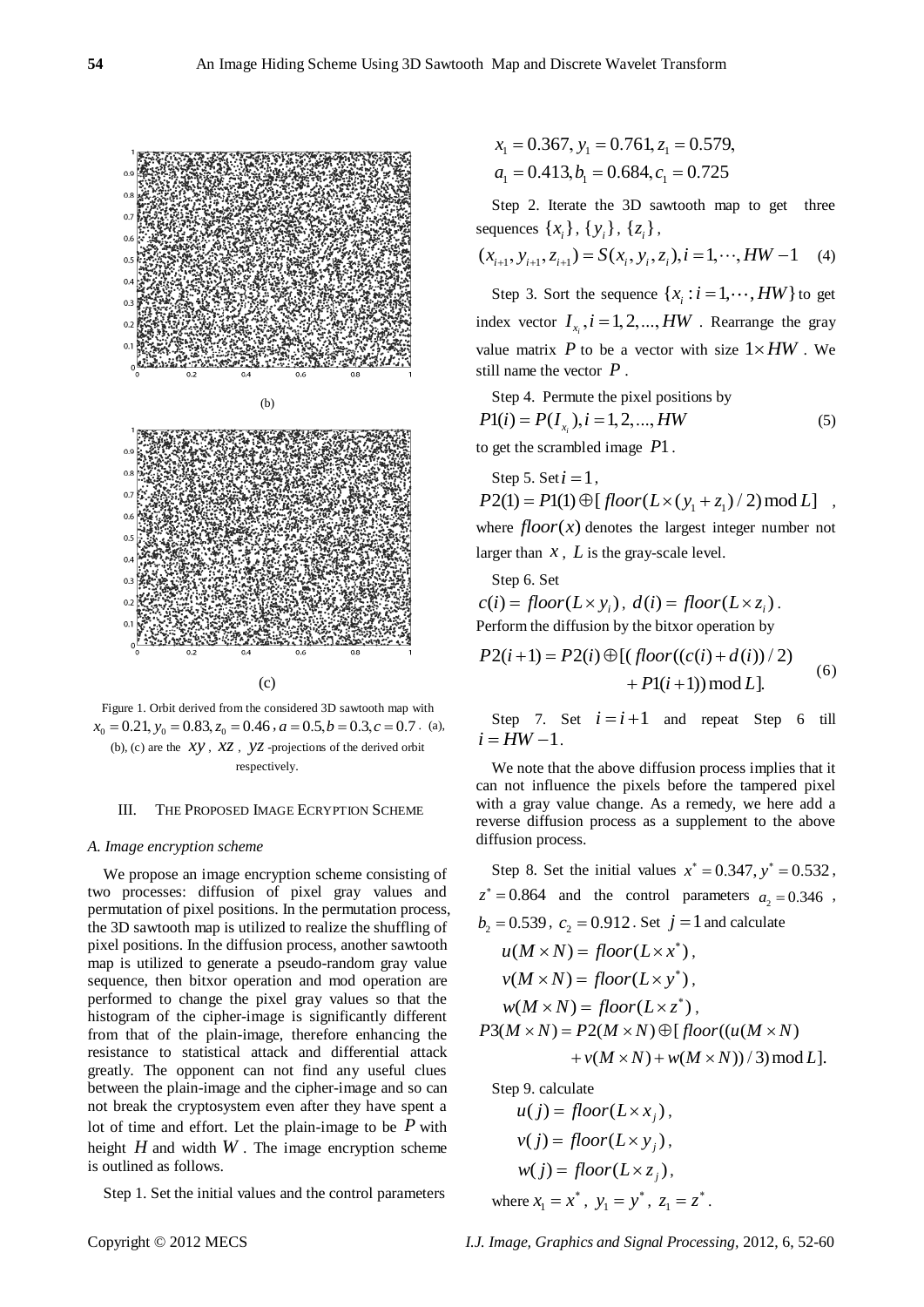Let

Let  

$$
s = 1 + [P3(M \times N - j + 1) \mod 2],
$$

and iterate the 3D sawtooth map *s* times to get  $(x_{j+1}, y_{j+1}, z_{j+1})$ :

$$
(x_{j+1}, y_{j+1}, z_{j+1}) = S^{s}(x_{j}, y_{j}, z_{j}).
$$
\nThe reverse diffusion is

The reverse diffusion is  
\n
$$
P3(M \times N - j) = P3(M \times N - j + 1) \oplus
$$
\n
$$
[(floor((u(j) + v(j) + w(j))) / 3)
$$
\n
$$
+ P2(M \times N - j)) \mod L].
$$
\n(8)

Step 10. Set  $j = j + 1$  and repeat Step 9 till  $j = M \times N - 1$ .

The obtained matrix *P*3 is reshaped to be a matrix *Q* with height  $H$  and width  $W$ ,  $Q$  is the cipher-image. The plain-image Lena is encrypted and the result is shown in Fig. 2(b).



Figure 2. The encryption results. (a) plain-image, (b) cipher-image

## *B. Security analysis*

According to the basic principle of cryptology [15], a good encryption scheme requires sensitivity to cipher keys, i.e., the cipher-text should have close correlation with the keys. An ideal encryption scheme should have a

large key space to make brute-force attack infeasible; it should also well resist various kinds of attacks like statistical attack, differential attack, etc. In this subsection, key sensitivity analysis and statistical analysis are performed. All the analysis shows that the proposed image encryption scheme is highly secure.

Shannon pointed out in his masterpiece [20] the possibility to solve many kinds of ciphers by statistical analysis. Therefore, passing the statistical analysis on cipher-image is of crucial importance for a cryptosystem. Indeed, an ideal cryptosystem should be highly robust against any statistical attack. In order to prove the security of the proposed encryption scheme, the following statistical tests are performed.

(i) Histogram. Encrypt the image Lena with one round, and then plot the histograms of plain-image and cipherimage as shown in Fig. 3. Fig. 3(b) shows that the histogram of the cipher-image is fairly uniform and significantly different from the histogram of the original image and hence it does not provide any useful information for the opponents to perform any effective statistical analysis attack on the encrypted image.

(ii) Correlation of adjacent pixels. To test the correlation between two adjacent pixels, the following performances are carried out. First, we select 1000 pairs of two adjacent pixels randomly from an image and then calculate the correlation coefficient of the selected pairs using the following formulae:

$$
Cr = \frac{cov(x, y)}{\sqrt{D(x)}\sqrt{D(y)}},
$$
  
\n
$$
cov(x, y) = \frac{1}{T} \sum_{i=1}^{T} (x_i - E(x))(y_i - E(y)),
$$
  
\n
$$
E(x) = \frac{1}{T} \sum_{i=1}^{T} x_i, \quad D(x) = \frac{1}{T} \sum_{i=1}^{T} (x_i - E(x))^2,
$$
  
\nwhere *x* is zero, the gray scale values of two sides

where  $x$ ,  $y$  are the gray-scale values of two adjacent pixels in the image and  $T$  is the total pairs of pixels randomly selected from the image. The correlations of two adjacent pixels in the plain-image and in the cipherimage are shown in the TableⅠ .



Copyright © 2012 MECS *I.J. Image, Graphics and Signal Processing,* 2012, 6, 52-60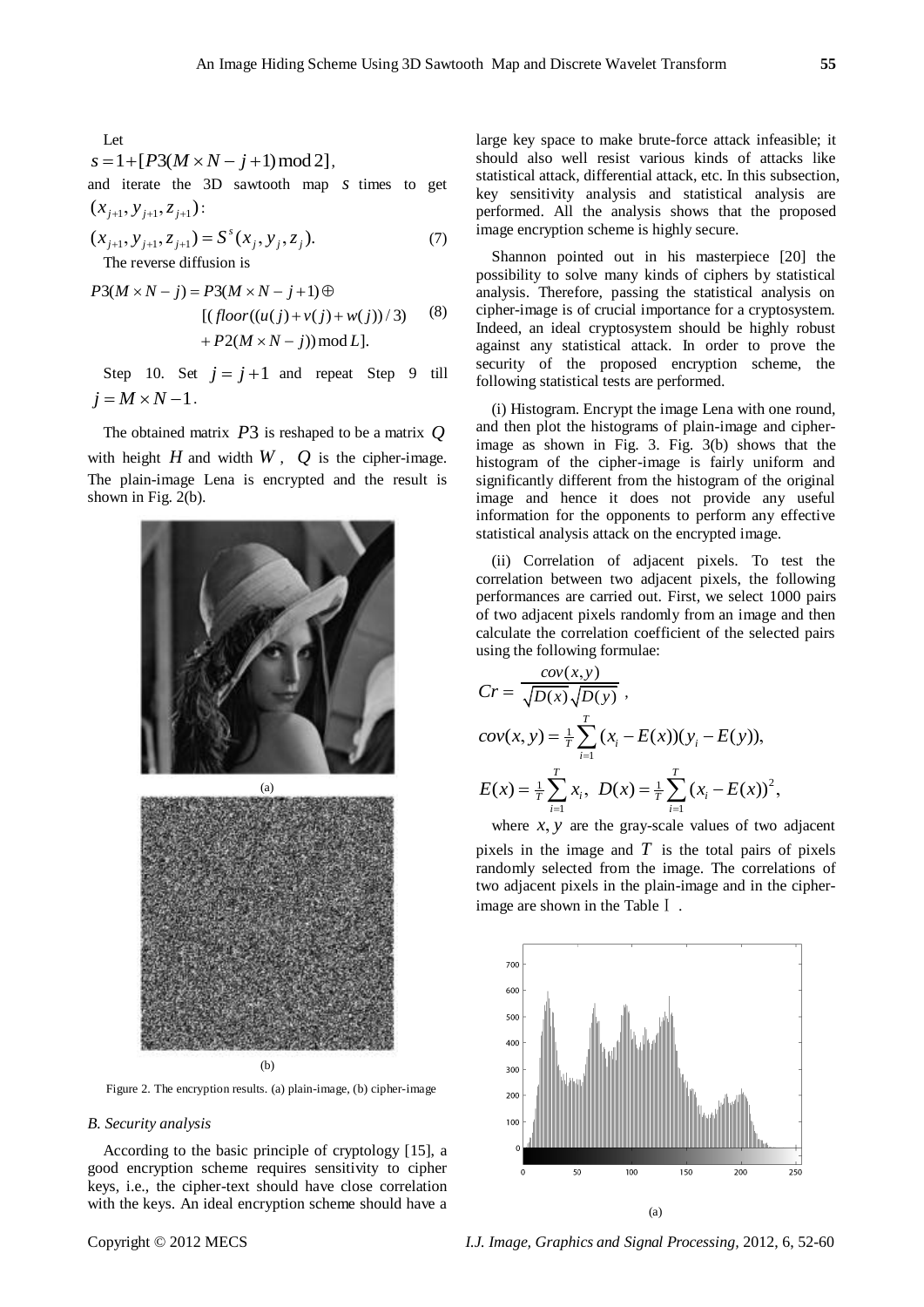

Figure 3. (a) Histogram of plain-image, (d) Histogram of cipher-image

Table I. Correlation coefficients of two adjacent pixels in two images.

|            |        | Plain-image   Cipher-image |
|------------|--------|----------------------------|
| Horizontal | 0.9387 | $-0.0244$                  |
| Vertical   | 0.9682 | $-0.0128$                  |
| Diagonal   | 0.9112 | $-0.0231$                  |

The correlation distribution of two horizontally adjacent pixels in the plain-image and that in the cipherimage are shown in Fig. 4.





Figure 4. Correlations of two adjacent pixels in the plain-image and in the cipher-image: (a), (c), (e) are for the plain-image; (b), (d), (f) are for the cipher-image.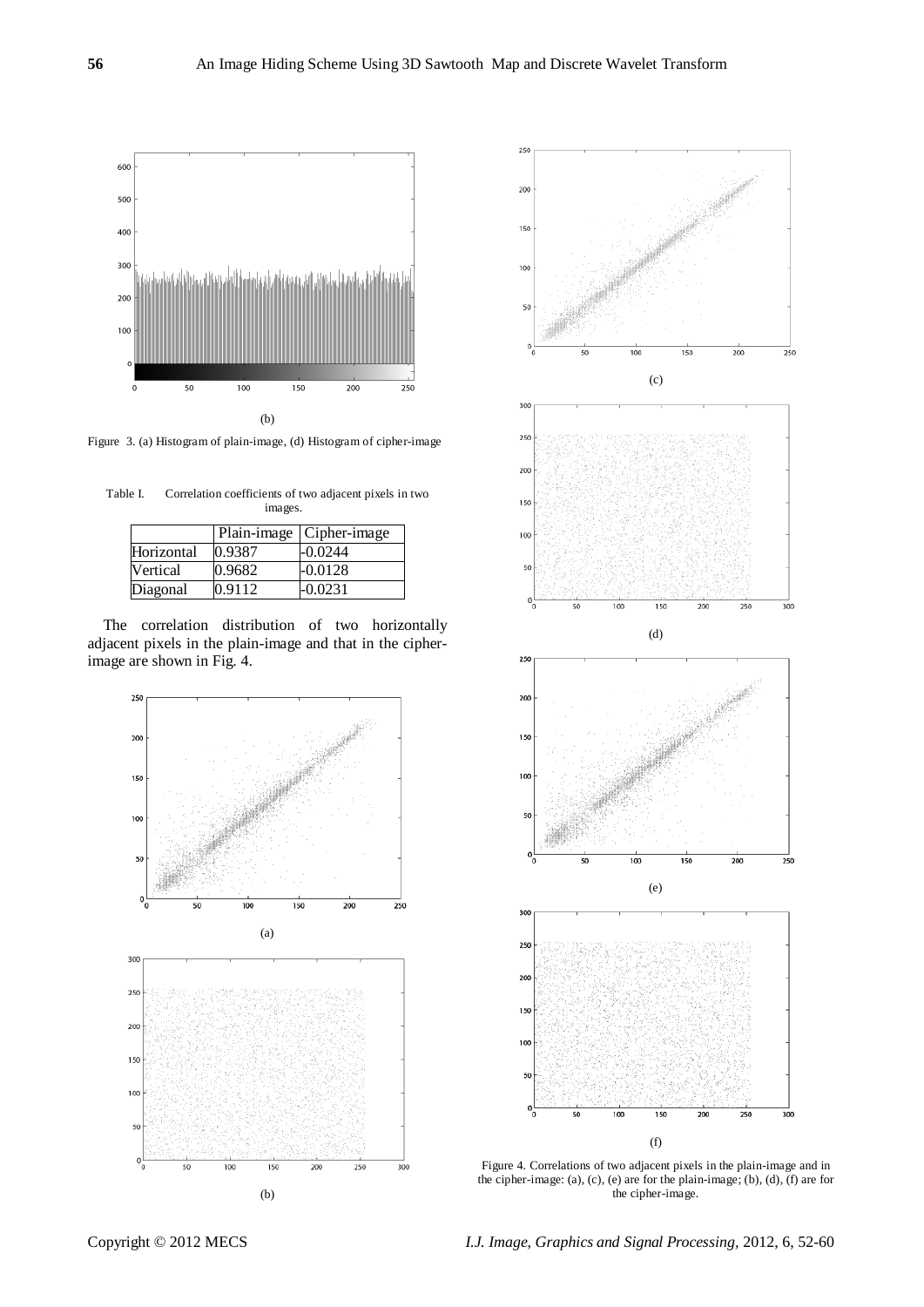A good image encryption scheme also needs to contain sufficiently large key space for compensating the degradation dynamics in PC. It should be sensitive to cipher keys as well, and thus can effectively prevent invaders decrypting original data even after they invest large amounts of time and resources. The analysis results regarding the sensitivity and the key space are summarized as follows. Since the permutation process is irrelevant to the diffusion process, the key space consists of the cipher keys in both processes. Therefore, the control parameters  $a_i, b_i, c_i$  ( $i = 1, 2$ ) and the initial condition  $x_0, y_0, z_0, x^*, y^*, z^*$  constitute the cipher keys. The sensitive tests with respect to all cipher keys have been carried out. To verify the sensitivity of key parameter K, the original plain-image  $I = (I(i, j))_{H \times W}$  is encrypted with  $K = p, K = p - \Delta \delta$  and  $K = p + \Delta \delta$ respectively while keeping the other key parameters unchanged. The corresponding encrypted images are denoted by  $I_1, I_2, I_3$  respectively. The sensitivity coefficient to the parameter  $K$  is denoted by the following formula:

$$
P_s(K) = \frac{1}{2 \times H \times W} \sum_{i,j} [N_s(I_1(i,j), I_2(i,j)) + N_s(I_1(i,j), I_3(i,j))] \times 100\%
$$

where

$$
N_s(x, y) = \begin{cases} 1, & x \neq y, \\ 0, & x = y, \end{cases}
$$

and  $\Delta \delta$  is the perturbing value.  $P_s(K)$  implies the sensitivity to the perturbation of parameter *K* . The greater of  $P_s(K)$ , the more sensitive for the parameter *K* . Table 1 shows the results of the sensitivity test where the initial key values are set to be the following<br> $x_1 = 0.367$ ,  $y_1 = 0.761$ ,  $z_1 = 0.579$ ,

$$
x_1 = 0.367, y_1 = 0.761, z_1 = 0.579,
$$
  
\n
$$
a_1 = 0.4, b_1 = 0.6, c_1 = 0.7,
$$
  
\n
$$
x^* = 0.347, y^* = 0.532, z^* = 0.864,
$$
  
\n
$$
a_2 = 0.3, b_2 = 0.5, c_2 = 0.9
$$

The variations  $\Delta\delta$  of the considered parameters are all set to be  $10^{-16}$ .

We apply the proposed image encryption scheme one round with only perturbing one cipher key  $K$  with the corresponding variation value while fixing other parameters.

Table II. Results regarding the sensitivity to cipher keys.

| K              | $\mathcal{X}_1$ |       | Ζ,    | $a_{i}$      |                                                    |              |
|----------------|-----------------|-------|-------|--------------|----------------------------------------------------|--------------|
| $P_{\rm c}(K)$ |                 |       |       |              | $[0.9963]0.9961$ $[0.9962]0.9961$ $[0.9959]0.9962$ |              |
|                | $x^*$           | $v^*$ | $z^*$ | $a_{\gamma}$ |                                                    | $c_{\gamma}$ |
| $P_{s}(K)$     |                 |       |       |              | $0.99640.9957$ 0.9963 0.9961 0.9962 0.9960         |              |

### IV. IMAGE HIDING SCHEME

An image hiding scheme is proposed in this section. We first use the encryption scheme proposed in Section III to encrypt the secret image; the encrypted secret image and the host image are transformed by DWT and then are merged in the frequency domain. The secret image can be detected or extracted easily. The image hiding scheme is proposed as follows:

Step 1. Apply the encryption scheme to encrypt the secret image  $P$  sized  $H \times W$ , we get a cipher secret image  $P_1$ .

Step 2. Transform the host image  $J$  with size  $H \times W$  and the encrypted secret image  $P_1$  by DWT with two-level SYM4 wavelet and get the corresponding coefficient matrices  $J_1$  and  $Q_1$ , which are merged by the following formula:

$$
R = \sigma Q_1 + (1 - \sigma)J_1, t \in (0,1).
$$

Step 3. Transform the merged matrix  $R$  by the inverse wavelet transform to get the stego-image *H s* .

We note that the merging factor  $\sigma \in (0,1)$  should be chosen suitably in the imbedding scheme. If  $\sigma$  is too large, the quality of the host image will be influenced. If  $\sigma$  is too small, the information of the secret image becomes weak and it is difficult to extract the secret image. The extraction scheme is just the inverse of the imbedding scheme. Fig. 3 shows the hiding results where the 256X256 secret image Lena is imbedded in the host image Cameraman sized 256X256 with  $\sigma$  =0.17. The experimental results are shown in Fig. 5.



Copyright © 2012 MECS *I.J. Image, Graphics and Signal Processing,* 2012, 6, 52-60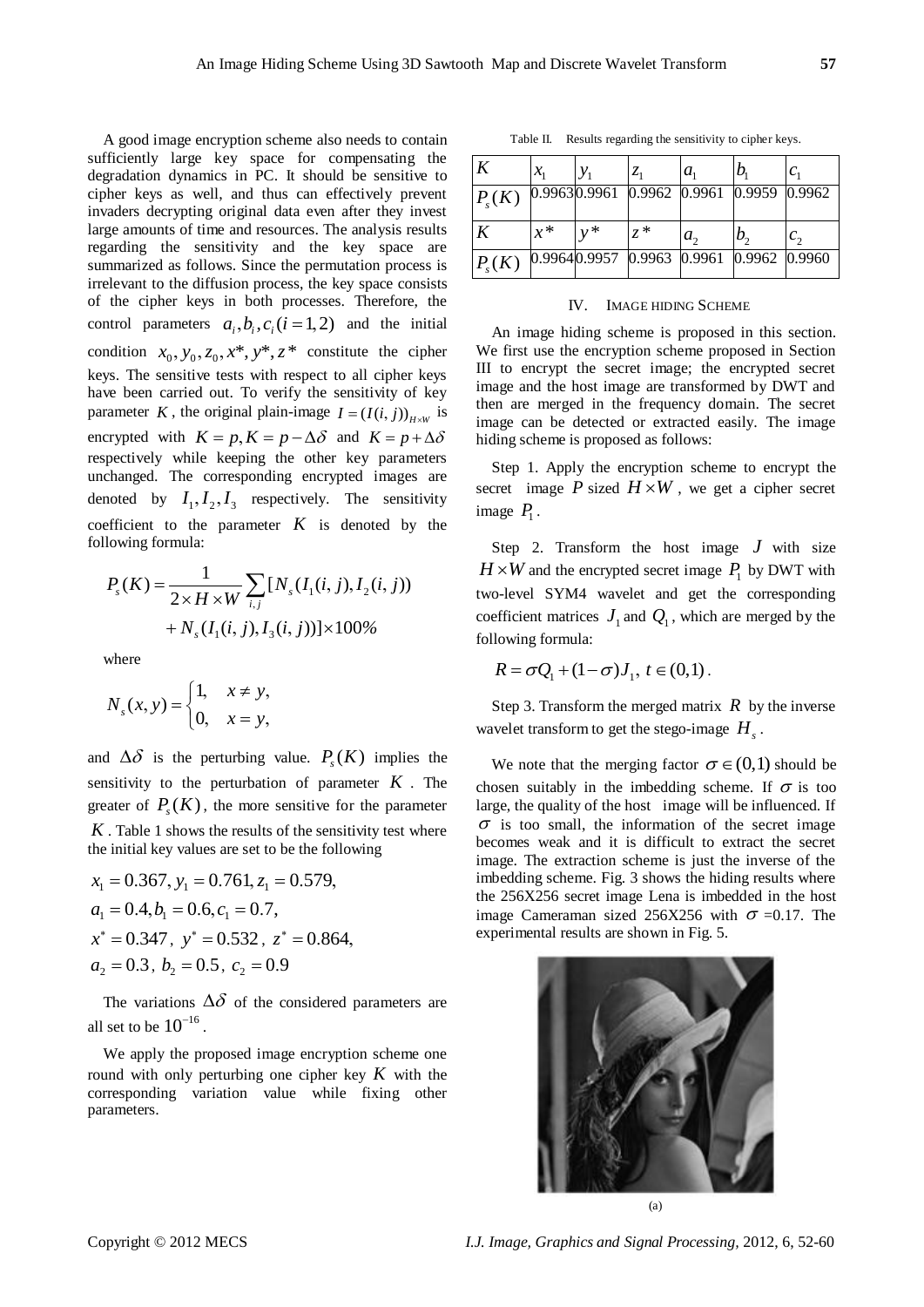



(c)



(d) Figure 5. The hiding results: (a) secret image Lena, (b) host image cameraman, (c) stego-image, (d) extracted secret image.

Experiments are performed to test the robustness of the proposed image hiding scheme. Attacks in the experiments are cropping, salt and pepper noising, JPEG compression. Experimental results show the proposed scheme is robust against the considered attacks. All the attacking tests are applied to the stego-image with the same parameters as those in Fig. 5. The experimental results are shown in Fig. 6.







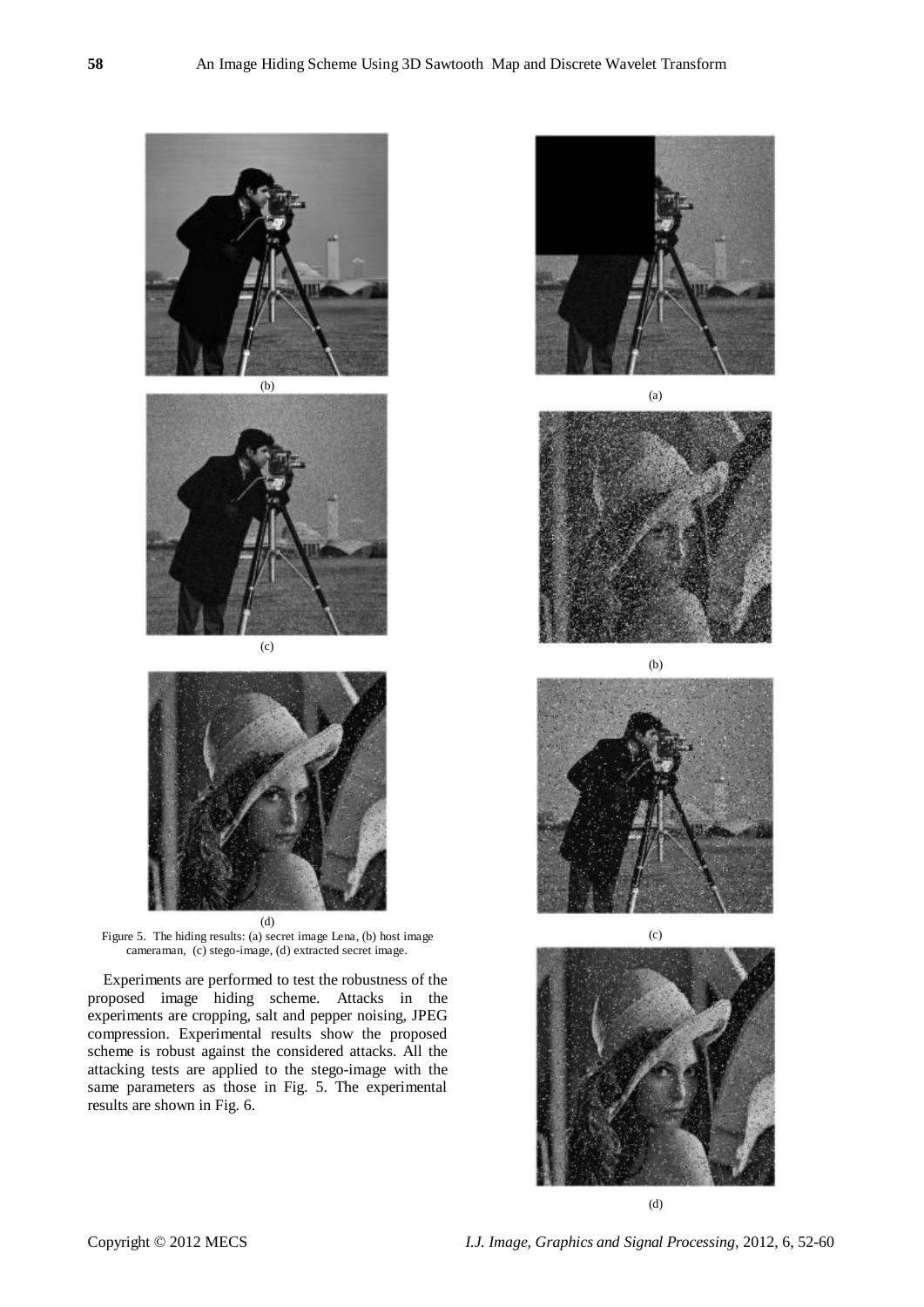



(f)

Figure 6. Results of attacking tests: (a) cropping attack with cut-off 128X128; (b) the extracted secret image from (a); (c) salt & pepper noising attack with density 0.02; (d) the extracted secret image from (c); (e) JPEG compression attack with quality 70; (f) the extracted secret image from (e).

#### V. CONCLUSIONS

In this paper, the 3D sawtooth map is utilized to generate chaotic sequences for permuting the pixel positions and changing the pixel values to achieve the encryption of the secret images which are embedded in the host images. Simulation shows that the encryption scheme is secure and the image hiding scheme is robust against various kinds of attacks.

#### ACKNOWLEDGMENT

This research was supported by National Natural Science Foundation of China (No. 11071152) and Natural Science Foundation of Guangdong Province (No. 10151503101000023).

#### **REFERENCES**

- [1] M.S. Baptista, "Cryptography with chaos", Physics Letter A, 240, 1998, pp. 50-54.
- [2] W. Bender, D. Gruhl, N. Morimoto, and A. Lu, "Techniques for data hiding", IBM Syst. J. 35 (3-4) , 1996, pp. 313-336.
- [3] Fridrich J., Symmetric ciphers based on twodimensional chaotic maps, International Journal of Bifurcation and Chaos, 8(1998), 1259–1284.
- [4] Chen, G. R., Mao, Y. B., Chui, C. K., A symmetric image encryption scheme based on 3D chaotic cat maps. Chaos, Solitons & Fractals, 2004, 21: 749-761.
- [5] Guan Z.-H., Huang F., Guan W., Chaos-based image encryption algorithm, Physics Letters A, 2005, 346: 153-157.
- [6] Lian S., Sun J., Wang Z., A block cipher based on a suitable use of the chaotic standard map, Chaos, Solitons and Fractals, 2005, 26: 117-129.
- [7] V. Patidar, N. K. Pareek, K. K. Sud, A new substitution–diffusion based image cipher using chaotic standard and logistic maps, Nonlinear Sci. Numer. Simulat., 14 (2009) 3056- 3075.
- [8] Zhang, G. J., Liu, Q., A novel image encryption method based on total shuffling scheme. Opt. Commun. 2011, 284: 2775-2780.
- [9] Zhu Z. L., Zhang W., Wong K. W., Yu H., A chaosbased symmetric image encryption scheme using a bit-level permutation, Information Sci., 2010, 181: 1171-1186.
- [10]Liu, H., Wang, X., Color image encryption using spatial bit-level permutation and high-dimension chaotic system, Opt. Commun. 2011, 284: 3895- 3903.
- [11]T. Gao, Z. Chen, A new image encryption algorithm based on hyper-chaos, Physics Letters A, 372(2008), 394–400.
- [12]Ye R., Li H., A novel digital image scrambling and watermarking scheme based on cellular automata, in: Proceedings of the 2008 International Symposium on Electronic Commerce and Security, pp. 938-941.
- [13]Ye, R., A novel chaos-based image encryption scheme with an efficient permutation-diffusion mechanism, Opt. Commun. 2011, 284: 5290-5298.
- [14]Ye, R., Zhou W., A Chaos-based Image Encryption Scheme Using 3D Skew Tent Map and Coupled Map Lattice, I. J. Computer Network and Information Security, 2012, 1: 38-44.
- [15] Schneier, B., Cryptography: Theory and Practice, CRC Press, Boca Raton, 1995.
- [16]Chan, C.K, Cheng, L.M., "Hiding data in images by simple LSB substitution", Pattern Recognition, 2004, 37 (3): 469-474.
- [17]Ahmidi, N., Safabakhsh, R., "A Novel DCT-based Approach for Secure Color Image Watermarking", Proc. ITCC 2004 Int. Conf. Information Technology: Coding and Computing, 2004, 2: 709-713.
- [18]Ming-Shing Hsieh, Din-Chang Tseng, and Yong-Huai Huang, "Hiding digital watermarks using multiresolution wavelet transform", IEEE Trans. Industrial Electronics, 48, 2001, pp. 875-882.
- [19]R. Clark Robinson, An Introduction to Dynamical Systems, Continuous and Discrete, Prentice Hall, 2004.Tan Zhiming. Research on Graph Theory Based Image Segmentation and Its Embedded Application Shanghai: Dissertation of Shanghai Jiao Tong University, 2007, 14-24.
- [20] Shannon C. E., Communication theory of secrecy system. Bell Syst. Tech. J, 1949, 28: 656–715.